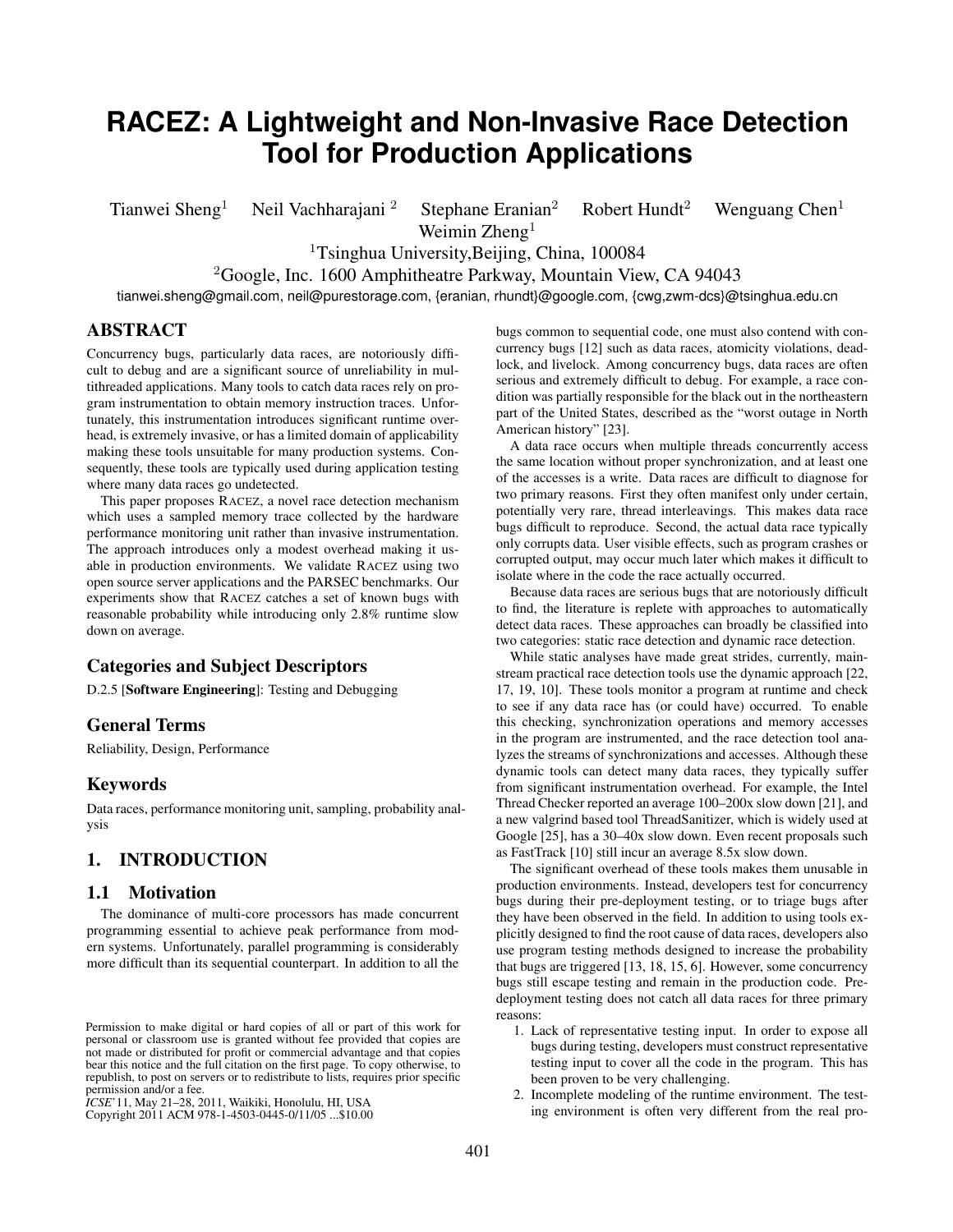duction environment (e.g., operating system kernel version, thread library version). This poses a serious challenge for concurrency bugs since differences in environment can affect the likelihood of various thread interleavings.

3. Insufficient testing time. Data races often manifest infrequently. Even with approaches to boost the probability of occurrence, data races will often not manifest during testing and will occur only infrequently in production leading to mysterious program crashes or data corruption.

Sampling has emerged as a promising technique to overcome these challenges. Sampling can dramatically lower overhead, and therefore allows the race detection tool to be run in production. Recent work [14, 5] has shown that monitoring only a small fraction of the memory accesses from a program is sufficient for capturing many race conditions. This approach can lower overhead as low as 28%. Unfortunately, even this overhead is still too high for many production systems.

Additionally, the approaches are invasive or have limited applicability. For example, to sample memory accesses LiteRace clones every function, one of which is instrumented, leading to a 2x increase in code size. At the entrance to each function, checks are inserted to decide whether to execute the instrumented or uninstrumented versions. This code growth can have significant performance ramifications due to instruction cache, instruction TLB, and branch prediction affects. Another recent sampling approach, Pacer, avoids the code growth by relying on a JIT compiler to insert instrumentation. Unfortunately, while JIT compilation works well for managed languages such as Java, it is inapplicable to unmanaged (e.g., C/C++) code.

Further, users may be hesitant to deploy LiteRace or Pacer protected code due to the invasive instrumentation that could create pathological performance issues observed only in production, lead to unforeseen program crashes, or obscure the root cause of other bugs observed in the field.

#### 1.2 Our Contribution

In this paper, we propose a dynamic data race detection method that samples memory accesses using the hardware performance monitoring unit (PMU) rather than relying on instrumentation of memory instructions. Our approach is based on the observation that memory accesses occur much more frequently than synchronization operations. Consequently, instrumenting memory accesses is far more invasive and results in much higher overhead than instrumenting only synchronization primitives. Fortunately, modern hardware PMUs can sample memory accesses with very low overhead.

Unfortunately, using the PMU for race detection is not a panacea. The PMU was originally designed for performance monitoring. Consequently, the following artifacts in its behavior must be overcome to enable race detection:

1. Precise PMU signal delivery Traditional race detection tools instrument both the synchronization and memory operations in user-level code. As shown in Figure 1, when using the PMU to sample memory accesses, the synchronization data comes from user-level instrumentation, while the memory access data comes from hardware, through the kernel, to userlevel code via a signal. In the figure, if the memory operation W1 is sampled by the PMU, we would like the signal to be delivered to thread 1 before the unlock (edge 1 in the figure). This guarantees the tool knows the correct lock context in which the memory was accessed. However, the signal may be delivered at the points indicated by edges 2 and 3 due to various OS and PMU issues.

2. Distributed and biased samples from the PMU All sampling approaches will only collect data for part of a program's execution. As shown in Figure 2(a), previous sampling approaches to race detection such as LiteRace[14] and Pacer<sup>[5]</sup> collect data from a contiguous sequence of instructions on each sample. However, as shown in Figure 2(b), the PMU collects data for only one instruction in each sample. This means that races must be detected by synthesizing information from temporally distant instructions in the program. Additionally, due to bias in PMU sampling, certain instructions (even memory instructions) may *never* be sampled [7].



Figure 1: Challenges in precise signal delivery from the PMU. Edge *1* is the desired signal delivery, however, in practice edges *2* and *3* are possible.



Figure 2: Different sampling mechanisms.

To address the first challenge, we propose both a combination of kernel enhancements and hardware and software solutions to guarantee that the sample of memory operations can be correlated back to the trace of synchronization operations. We address the second challenge using several strategies. First, by computing a program slice originating at each sampled instruction, we extend each instruction sample into effectively many. Not only does this allow us to reduce our sampling rate, it also provides coverage to instructions that may not be sampled due to PMU artifacts. Second, we rely on the lockset race detection algorithm which does not depend on bursts of memory operation data for race detection. Finally, we observe that if the tool's overhead is sufficiently low, it can be run in production. Consequently, in the context of data center applications, we need not catch race conditions with very high probability. Since each application is running on many machines, over very long periods of time, even a small probability of catching the race on one particular invocation of the application is acceptable since it is sufficient to catch the race on any one of the many machines running the application.

We refer to our implementation of these techniques as RACEZ. We evaluate RACEZ with two open source server applications and one standalone parallel benchmarks suite. For the two server applications, given a set of known data races bugs, using a modest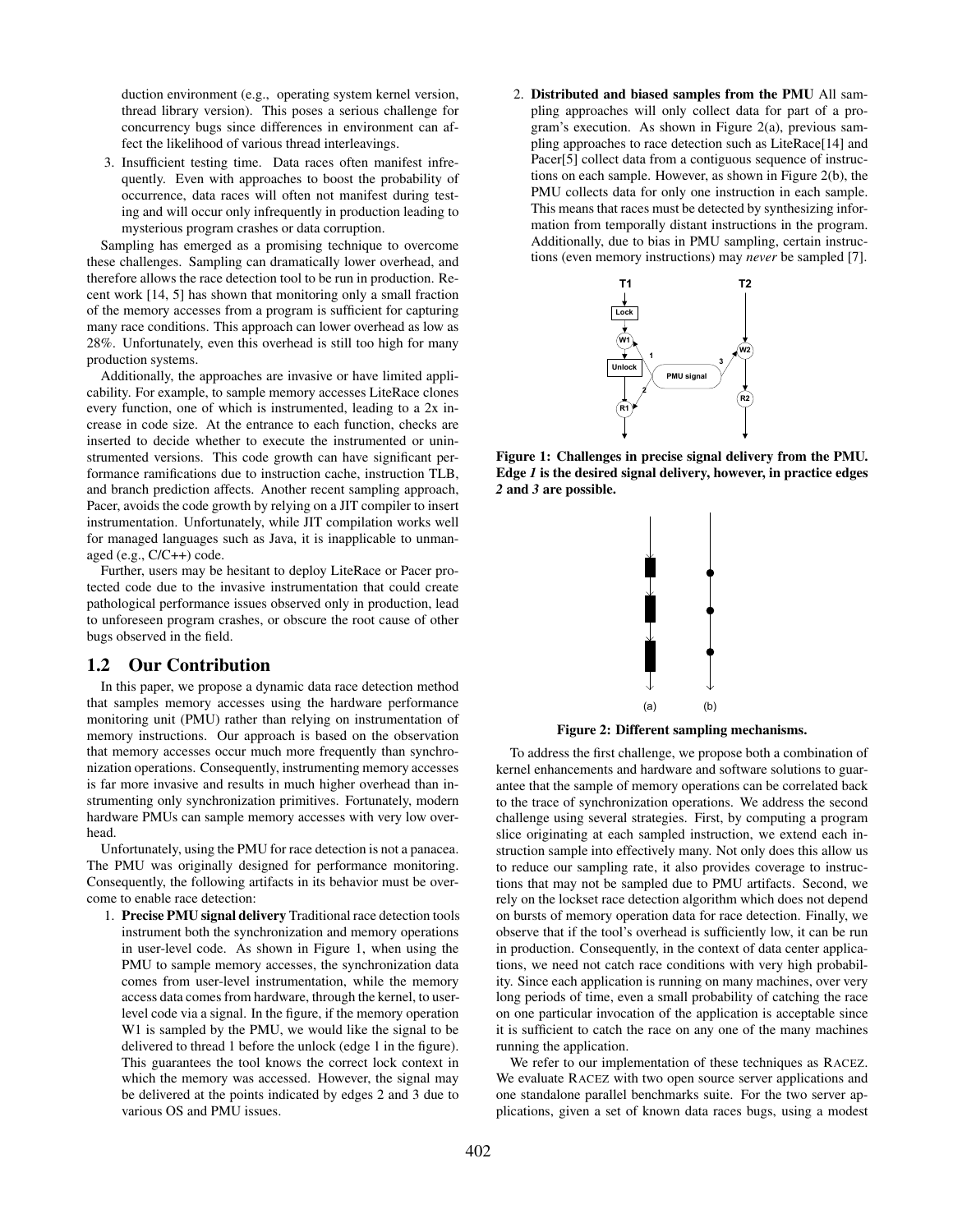

Figure 3: Overview of RACEZ architecture

sampling rate, RACEZ can successfully catch all of them with reasonable probability. At the same sampling rate, RACEZ only incurs a 2.8% slow down on average.

The main contributions of this paper include:

- 1. RACEZ, a lockset based race detection tool which uses the PMU, rather than instrumentation, to sample program memory accesses. Besides very low overhead with sampling, the most important merit of RACEZ is that it is non-invasive and requires minimum modification to the original applications. To the best of our knowledge, this is the first tool that uses existing PMU hardware to do race detection.
- 2. We develop several techniques to overcome the fundamental problems when using the PMU race detection.
- 3. We provide a theoretical analysis and detailed experimental evaluation to prove the effectiveness and efficiency of RACEZ

The rest of part of this paper is organized as follows. Section 2 gives the system overview of RACEZ. Section 3 describes the design and implementation of RACEZ. We give a simple mathematical analysis for the probability of catching data races and introduce our main optimization techniques in Section 4. Our experimental results are reported in Section 5. We discuss our limitations in Section 6 and briefly describe the related work in Section 7. Finally, we conclude in Section 8.

#### 2. SYSTEM OVERVIEW

All data race detection tools require traces containing synchronization operations and memory references. Traditional race detection methods instrument both and apply race detection algorithms for online or postmortem analysis. As illustrated in Figure 4b, traditional methods instrument the lock and unlock operations, as well as the two memory operations(read,write). RACEZ also instruments the lock/unlock operations. However, it uses a different approach to obtain the trace of memory addresses. Instead of instrumenting each memory access, addresses are obtained from PMU samples. As shown in Figure 4c, RACEZ only instruments the two lock related functions and reads the memory addresses from the PMU.

Before providing an in-depth discussion in the following sections, we briefly introduce how RACEZ combines these two pieces of information to detect data races. Our architecture is shown in Figure 3. RACEZ uses self-monitoring to collect PMU samples from the server application; i.e., RACEZ runs as a component of the target application and resides in the same address space. With monitoring enabled, the thread library redirects synchronization calls to wrapper functions which update lockset information for each thread. A separate signal handler retrieves memory address information whenever an instruction of that thread is sampled by the PMU. The hardware PMU is accessed through a kernel system call

interface. For each sample, the PMU generates processor interrupts which the kernel eventually transforms into an asynchronous signal delivered to the user application.

Depending on the processor family, there are different ways of sampling memory accesses with the PMU. In this paper, for simplicity, we only discuss the Intel implementation. We briefly discuss other PMU implementations in Section 3.5. Using precise event based sampling (PEBS), the Intel PMU can record the register state of the processor with each sample. However, it is not possible to sample only memory accesses. Therefore we use an offline phase to identify relevant samples and detect races using a standard lockset algorithm[22].

For the code in Figure 4c, when the *Write* operation is sampled by the PMU, the signal handler in T1 records the current register values together with the currently held lockset *{L}* to the log file. If a *Read* operation of the same shared variable with a disjoint lockset is sampled by the PMU in another thread, RACEZ's offline analysis tool will report a warning for these two memory references.

#### 3. MONITORING AND ANALYSIS

RACEZ has two major parts: runtime monitoring and offline analysis. This section first discusses the runtime component and concludes by describing the offline analysis..

#### 3.1 Definitions

We first provide some definitions for the information we want to collect.

DEFINITION 1 (EVENT AND EVENT TYPE). *An event is an operation that should be recorded for race detection. Currently we support three types of events: Lock/Unlock operations, memory references, and memory allocation/deallocation events.*

DEFINITION 2 (LOCKSET). *A lockset denotes the set of locks that a thread holds at a particular point during the program's execution.*

With these two definitions, the simplest lockset based algorithm only needs to track memory reference and lock/unlock events. However, this algorithm could report false positives due to two logical variables sharing the same virtual address. In RACEZ, we improve this simple algorithm by additionally tracking memory allocation events to help filter out these false positives. Figure 5 shows the format of the information logged by RACEZ.

## 3.2 Thread Library Instrumentation

To track lock/unlock events, RACEZ relies on instrumented synchronization functions in the threading library. Each thread maintains its lockset in thread local storage and updates these sets for each lock/unlock event.

To enable PMU self-monitoring, each thread must request the operating system to enable the PMU when the thread is running. RACEZ relies on instrumentation in the threading library's thread creation routines to perform the PMU setup. If the threading library supports a mechanism to traverse all live threads while a program is running, RACEZ can also be enabled on an already running application by traversing all threads and having each do the necessary PMU setup.

#### 3.3 PMU Context Manipulation

The PMU is managed by the kernel and is accessible to user application via a system call interface. A PMU session, or context, is identified by a file descriptor, and it is used throughout the session to configure and read data from the PMU. A typical sampling PMU session consists of five phases: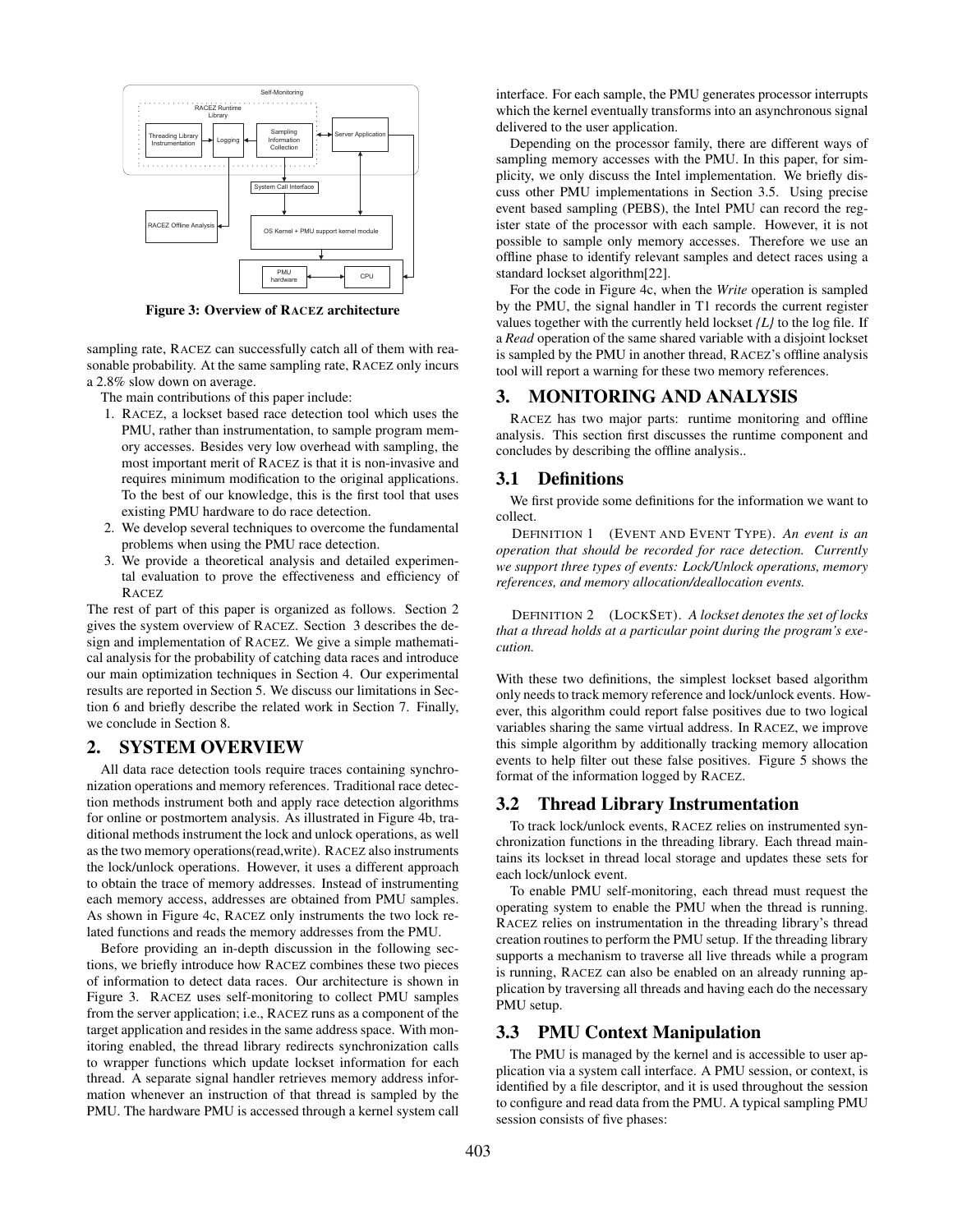```
1 T1:
2 Lock(1)3 ..........
4 Write X
5 ..........
6 Unlock(L)
7 .........
8 T2:
9 ..........
10 Read X
11 ..........
     (a) A program with a race
                                              T1:
                                               //Instrument lock operation
                                               Lock(L)
                                                 ..........
                                               //Instrument Memory operation
                                               Write X
                                               ..........
                                               Unlock(L)
                                               //Instrument unlock operation
                                              T2:
                                               ..........
//Instrument Memory operation
                                               Read X
                                               ..........
                                                              (b) Traditional method
                                                                                                                T1:
                                                                                                                 //Instrument lock operation
                                                                                                                 Lock(L)
                                                                                                                 ..........
//Read the address from PMU
                                                                                                                 Write X
                                                                                                                 ..........
                                                                                                                 Unlock(L)
                                                                                                                 //Instrument unlock operation
                                                                                                                T2:
                                                                                                                 ..........
//Read the address from PMU
                                                                                                                 Read X
                                                                                                                  ..........
                                                                                                                          (c) RACEZ method
```
Figure 4: Different data race detection methods

Format of an entry: no: record number tid: thread id type: type of the event event data: varies based on the type stack trace : optional stack trace for the event

#### Figure 5: The format of a logging entry.

- 1. The user selects an event and a sampling period. RACEZ uses the *Instruction\_Retired* event.
- 2. Set the sampling buffer size. The kernel manages a sampling buffer where samples are saved on PMU interrupts. The application is notified by a signal only when that buffer becomes full. The cost of user level notification is thus amortized over a large number of samples. Since RACEZ needs to correlate each memory access with the thread's lockset at the time of the memory access, the sampling buffer size must be set to one entry to trigger a signal on each sample.
- 3. Create the PMU context for monitoring. Using the file descriptor, the application can then program the event and sampling period. The file descriptor is also used to bind the signal delivery to a particular thread<sup>[31]</sup>.
- 4. Start the monitoring. After the PMU context is configured, a system call is invoked to start PMU monitoring for the specified thread.
- 5. Read PMU samples and restart monitoring. On each signal notification, samples are read from the sampling buffer. The PMU is stopped during this processing and must be restarted after processing is complete. Before restarting the PMU, it can be reconfigured. RACEZ uses this opportunity to adjust the sampling period dynamically. This optimization is discussed further in Section 4.2.

Steps 1–4 are implemented in a wrapper function for thread creation. For Step 5, the signal handler is provided as part of the RACEZ library.

## 3.4 Signal Delivery

Whenever a memory access is sampled by the PMU, it triggers an interrupt on the processor core where the access was sampled. The kernel stores the PMU sample in the user provided sampling buffer, and, on buffer overflow, delivers an asynchronous signal (RACEZ uses *SIGIO*) to the monitored application. For RACEZ, there are two basic requirements for this signal delivery mechanism:

- The signal should be dispatched immediately after the hardware interrupt happens.
- The signal must be dispatched to the correct thread, i.e., the thread in which the sample was captured.

The first requirement is necessary because RACEZ combines lockset information that is updated by the lock/unlock instrumentation with the memory access information. Consider the code in Figure 4a. If the write operation at line 4 is sampled by the PMU, and if the user level code only receives the signal at line 7, then the log recorded by RACEZ will contain the wrong lockset for the access because *Unlock* already updated that lockset.

The second requirement stems from the fact that both the memory access and the lockset should come from the same thread. When an instruction in a thread is sampled, if we cannot guarantee that the corresponding thread will receive the signal, the output record entry will be wrong. For example, in Figure 4a, if Line 4 in T1 is sampled, but T2 receives the signal, RACEZ would incorrectly report that T2 performed the access. While this seems trivial and self-evident, the POSIX (and in particular Linux) signal delivery mechanism does not guarantee this behavior. POSIX signals may be delivered to any thread in the process. For Linux, it is even trickier. Older Linux versions provided an extension to support precise asynchronous signal dispatching. However, this was changed at version 2.6.12. As a result, this problem existed in the Linux kernel until it was fixed [31] as part of the RACEZ implementation.

#### 3.5 Implementation

We implemented RACEZ on Linux and support Intel PMUs using PEBS and AMD PMUs using instruction-based sampling (IBS). The whole PMU framework is implemented based on the API provided by Perfmon2[3] which provides system call APIs to interact with the PMU. RACEZ can be downloaded from http://code. google.com/p/racez/.

To load our instrumentation code, we currently use *LD\_PRELOAD* to redirect standard *pthread* functions to RACEZ wrapper functions which include custom instrumentation. For memory allocation routines, we also redirect standard malloc/free functions to wrapper functions that record memory allocation information. RACEZ also provides interfaces which can be inserted into custom memory allocators to record memory allocation information. These interfaces are very useful because large applications often have their own custom memory allocators.

For server applications, we need to insert start and stop function calls into the application code in order to enable and disable monitoring when the programs are running. In our experiments, the start function is inserted at program startup and the stop function in the signal handler for shutting down the server (server applications are typically shutdown by sending a signal such as *SIGUSR1*). In a production environment, in order to monitor a server for short window of time, one would, for example, insert an HTTP request handler in the code, that allows a user to enable and disable RACEZ by sending an HTTP request to a special port. For standalone applications, users do not need to modify any of their source code.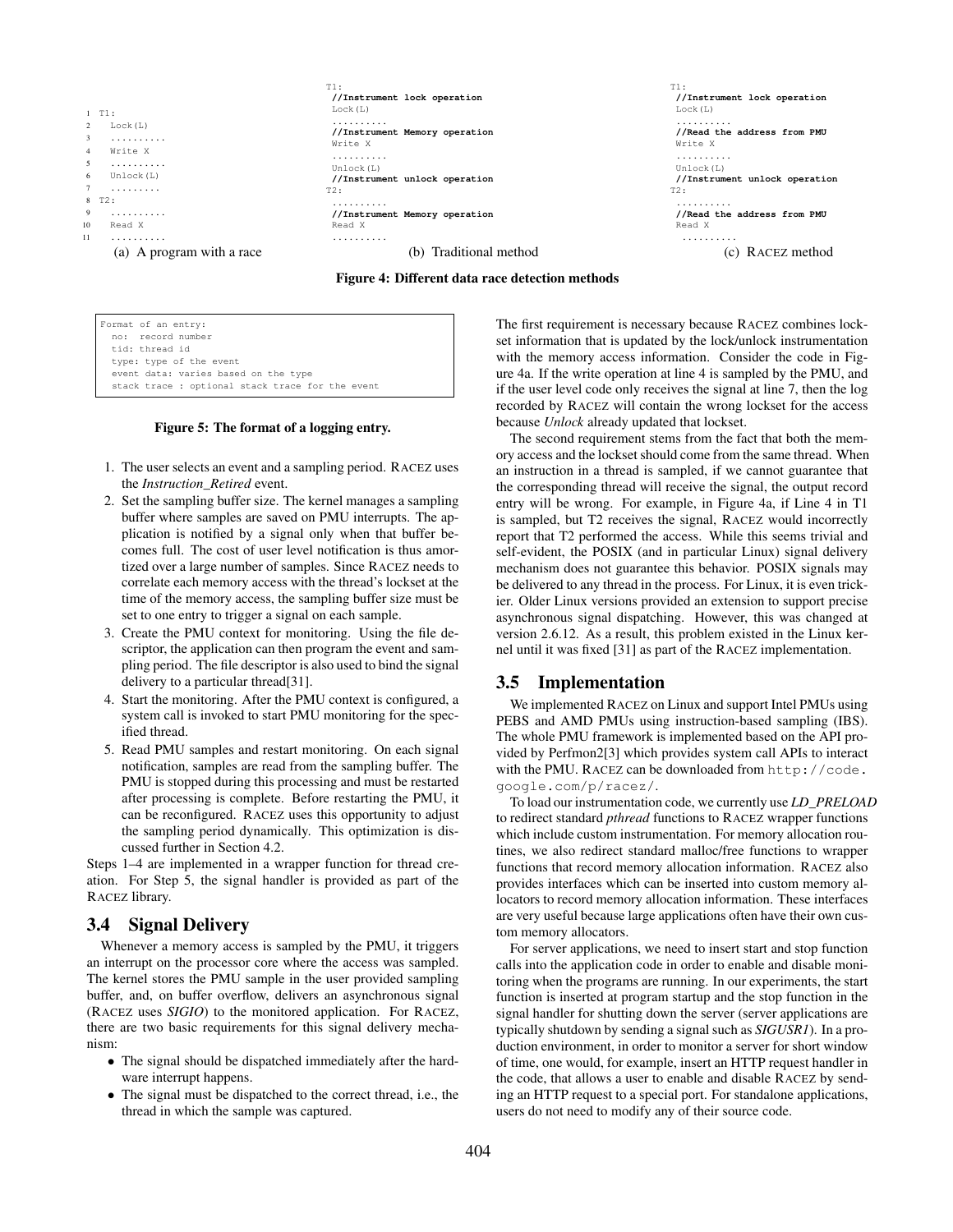function foo { ...... \*p = var ..... } ..... IP1: mov -0x8(%rbp), %edx<br>IP2: mov %edx, (%rax)  $edx,$  (%rax) IP3: addl 0x1,-0x4(%rbp) .....

(a) Code with a write (b) Assembly for the write Figure 6: Memory Address Computation

# 3.6 Offline Analysis

Race detection can be performed online, while monitoring an application. However, in order to minimize overhead, we adopted an offline approach. For Intel platforms, our offline tool first must convert the PMU samples into memory accesses. Each PMU sample contains the contents of the integer register file for the sampled instruction. We use MAO [2], an assembly-level analysis tool, to determine if the sampled instruction accesses memory, and if so, to compute the effective address accessed based on the register contents. For example, for the assembly code in Figure 6b, if IP2 has been sampled, a final memory address can be computed by reading the contents of register *rax*. For AMD platforms, the PMU samples already contain effective addresses, so this preprocessing is unnecessary. These memory accesses are fed into an Eraser[22] style lockset algorithm to read the trace and detect races. Section 4 will describe several extensions to this basic offline analysis to improve the probability of finding races.

# 4. PROBABILITY ANALYSIS AND OPTIMIZATION

As discussed in Section 1, any sampling based analysis method will potentially miss information. For data race detection this means that memory accesses are only caught with a certain probability, there is no guarantee that a specific memory reference will be sampled. In this section, we first present a formal probability analysis. We then propose three key optimization techniques to greatly improve the results. We evaluate the effects of these optimizations in Section 5.

# 4.1 Probability Analysis

For the sampling based techniques in RACEZ, the fundamental question to ask is: given a fixed sampling period *T* and a dynamic instruction stream  $\{I_1, I_2, \ldots, I_s\}$ , if two memory accesses involved in a race occur *m* and *n* times in the stream, respectively, what is the probability to catch both memory references at least once?<sup>1</sup>

To answer this question, we first compute the total number of samples as  $t = \frac{s}{T}(s)$  is the total number of instructions and T is the sampling period). The probability *P* for catching both memory references at least once is:

$$
P = 1 - \frac{\binom{t}{s-m} + \binom{t}{s-n} - \binom{t}{s-m-n}}{\binom{t}{s}}
$$

$$
\approx 1 - \left(1 - \frac{m}{s}\right)^t - \left(1 - \frac{n}{s}\right)^t + \left(1 - \frac{m}{s} - \frac{n}{s}\right)^t \tag{3}
$$

where the notation  $\binom{n}{k}$  represents the number of ways to choose  $k$  items from a population of  $n$ . The approximation assumes that after an instruction is sampled, it is returned to the pool and can be sampled again. Additionally, it assumes that instructions are sampled independently. Obviously, the PMU cannot sample the same dynamic instruction twice. However, if  $s \gg m$  and  $s \gg n$ , this assumption does not significantly affect the calculation. In practice, because racy memory accesses only occupy a small part of the dynamic instruction stream, this assumption is satisfied. Similarly, the PMU samples are collected periodically (not randomly), so they are not completely independent. To mitigate this, rather than relying on pure periodic sampling, each sample period includes a random delta. As an application of the above equation, for the pair  $\{s= 1,000,000,000, T=200,000, \frac{m}{s}=0.01\%$ ,  $\frac{n}{s}=0.01\%$ , we compute that  $t = 5000$  and final probability will be  $15.5\%$ .

The equation 3 shows that to improve the probability of detecting a race, we must increase t since  $\frac{m}{s}$  and  $\frac{n}{s}$  are properties of the program and are constant. We can increase  $\bar{t}$  in two ways. First, we can increase  $s$ , then the length of time we sample the application<sup>2</sup> Second, we can collect more samples by effectively decreasing T.

Below we present 2 techniques to effectively reduce the sampling period  $T$  and discuss how we can increase  $s$  in the context of server applications.

## 4.2 Sampling Period Adjustment

While the sampling period can be reduced to increase the probability of catching a race, the overhead of sampling is proportional to the number of hardware interrupts. The shorter the sampling period, the more hardware interrupts will be generated. We provide a way to dynamically adjust the sampling period according to an *overhead budget* for different users. In Section 5 we evaluate the overhead of different sampling periods for different applications. Additionally, we randomize the sampling period by adding a randomized factor to the sampling period to avoid the problem when every sample fall into a synchronized pattern in some loops.

## 4.3 Sampling Skid: Opportunity and Challenge

For each hardware interrupt, we can get two samples due to the skid introduced by the PMU. Figure 7 demonstrates the approach. If the retirement of instruction *m* causes *counter overflow*, the Intel PEBS hardware will record the state of instruction *m+1*. However, the signal indicating that the sample was collected will not be delivered until much later. Fortunately, the OS always delivers the current process state with any signal. Since this state is collected at the time of signal delivery, which is distinct from where the hardware recorded the process state, the OS process state can be used as a second sample, effectively halving the sampling period.

Unfortunately, the optimization is not this simple. For example, if *IP1* in Figure 7b(b) is *m+1*, and the signal is received at *IP2*, RACEZ will incorrectly assume that the memory access occurs with a lock held. This can be handled in two ways. First, a stall loop can be inserted in the synchronization primitives to reduce the probability that a sample collected before a synchronization is delivered after the synchronization. While this does increase the instrumentation overhead, it allows us to effectively halve the sampling period, thus decreasing other overhead and improving race detection probability.

Alternatively, a simple hardware extension can be used to overcome this. An additional register could be added to the PMU which gets recorded on each sample. RACEZ would increment this register each time it encounters a synchronization instruction. When the signal handler is invoked, instead of using the thread's current lock-

 $1$ Note that not all occurrences of the same instruction will be involved in a race. Howerver, same memory operation with inconsistent lockset among its occurrences always indicates a potential problem.

<sup>&</sup>lt;sup>2</sup>Increasing *s* will also increase *m* and *n*. The ratios  $\frac{m}{s}$  and  $\frac{n}{s}$  will remain constant.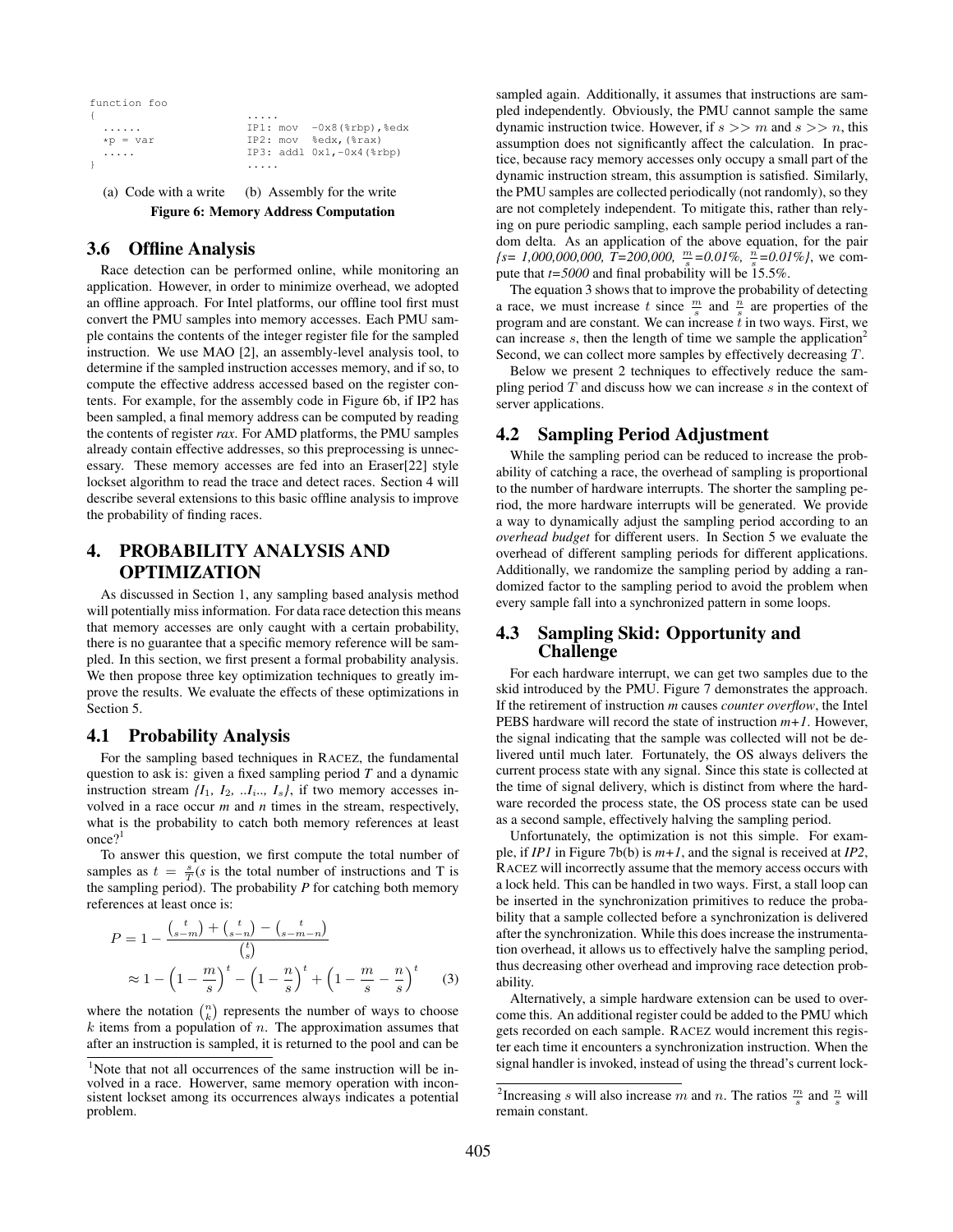

set, it would use the lockset corresponding to the register value in the sample. This avoids any timing mismatch between the lockset data and the memory access data.

In our current implementation, we use the former approach and we treat the hardware solution as future work.

## 4.4 Extending Samples

We can effectively decrease the sampling period in another way. As described earlier, we apply an offline analysis to compute the effective address based on the register state for each event. Besides this address computation, RACEZ employs static instruction simulation based on the recorded register values. Static instruction simulation is based on static data flow analysis.

Given a set of register value for an instruction *i*, we can use these register value to compute memory address for another instruction *j* if the registers are not invalidated between *i* and *j*. For instance, if *IP1* in Figure 6b was sampled, since the value of register *rax* is not killed by the instruction at *IP1*, we can use the register value of *rax* at the IP1 to compute memory address of the instruction at *IP2* through forward simulation.Similarly, if we *IP3* were sampled, we could use reverse simulation to compute the memory address of the instruction at *IP2*.

RACEZ implements both forward and reverse simulation in MAO within one basic block. Extending beyond the basic block boundaries requires branch history information which is currently not collected. As a future work, we are considering to use branch tracing features in the PMU [26] to collect the branch history thus allow us to further enlarge our analysis scope. The sampling extension method is very effective and the final results are reported in Section 5.

# 4.5 Increasing the Sampling Window

Finally, the probability of catching a race can be increased simply by increasing the number of samples collected, i.e., make the program run longer or sample for a longer time. A server application running in a data center often runs on many machines concurrently. Consequently, the time can be effectively increased by sampling all the machines. Since all machines are running the same code, it does not matter which machine catches a race, as long as it is caught on some machine.

In Section 5, for the bugs we studied, we simply run the program longer to make memory accesses involved in a race occur more frequently. It is equivalent to monitoring the program constantly and reading multiple traces together to detect race.

# 5. EVALUATION

In this section, we first present our experimental platform and target benchmarks in Section 5.1. Section 5.2 reports our overall race detection results. Finally, we evaluate the overhead and false positives in Section 5.4 and Section 5.5.

#### Table 1: Benchmarks used in the evaluation.

| <b>Benchmarks</b> | <b>Description</b>         | LOC   |
|-------------------|----------------------------|-------|
| Test              | A custom testing case      |       |
| Apache Httpd      | Web Server                 | 220K  |
| MySQL             | Database Server            | 1.1M  |
| <b>PARSEC</b>     | A parallel benchmark suite | 1.99M |

| Bug      | BugId | Type    | Description/Symptoms                                |
|----------|-------|---------|-----------------------------------------------------|
| Test     |       | Benign  | update the same variable in two threads             |
| httpd-1  | 44402 | Harmful | race in fd queue.c                                  |
| httpd-2  | 25520 | Harmful | race in buffered log writer, corrupted logs         |
| httpd-3  | 21287 | Harmful | race in decrease refcount, crash server             |
| httpd-4  |       | Benign  | update requests this child in worker.c              |
| httpd-5  |       | False   | false positives in apr_pool.c                       |
| mysqld-1 | 28249 | Harmful | Wrong sync for query cache, wrong result            |
| mysqld-2 | 791   | Harmful | flushing log is not atomic, corrupted logs          |
| mysqld-3 | 3596  | Harmful | reference thr->proc is not atomic,cold,crash server |
| mysqld-4 |       | Benign  | Benign race in statistic increment                  |
| mysqld-5 |       | False   | false positives in thr lock.c                       |

Table 2: Known Bugs we studied.

## 5.1 Experimental Platform and Benchmarks

The experiments were conducted on a machine with a 2.40GHz Intel Core 2 Q6600 processor, 4GB of memory. The linux kernel version is 2.6.30 with perfmon2[3] kernel patch.

We evaluated 2 real-world server applications as shown in Table 1, including a web server(Apache httpd) and a database server (MySQL). Besides, in order to learn the overhead for different kinds of applications, we also used a parallel benchmark suite (PARSEC) which includes several standalone multithreaded programs. The *Test* benchmark is written by ourselves for detection and overhead study. We extracted 11 races from 3 applications as shown in Table 2. For each race, we classify it into 3 categories: *Harmful*, *Benign*, *False*.

For httpd server, we use its own performance testing script *ab* as the client to generate queries. For the httpd-21287, we use the *httperf* as the testing client. For mysqld server, we adopt its testing script under *mysql-test* to produce detection testing inputs and the script under *sql\_bench* as the overhead testing input. The PARSEC benchmark suite has its own testing script to report performance numbers.

#### 5.2 Race Detection

#### *5.2.1 Methodology*

In general, we run applications with input that will manifest data races and monitor the execution with RACEZ to see if we can catch these data races. In principle, the execution and monitoring can be infinite. But in real scenarios, even with very low overhead, the monitoring framework such as RACEZ may only be allowed to execute for a period of time(e.g. 5-10 minutes) per day instead of monitoring all the time. The reason for this limitation is due to some requirements on real production systems which is out of the scope of this paper. To reflect this limitation, instead of executing applications infinitely, we execute them period by period. In each period, the application and RACEZ are cold started without using any data from previous execution. It is clear that with this experiment setup, RACEZ can only detect data races inside an execution period.

At a certain sampling rate, the length of period is almost proportional to the number of samples we get during the period. Thus, We define the *Experiment Unit* to represent the execution period of applications which is measured by number of samples we get during the period.

For each test case, we repeat *Experiment Unit* many times and RACEZ will report if it catches data races in the the *Experiment Unit*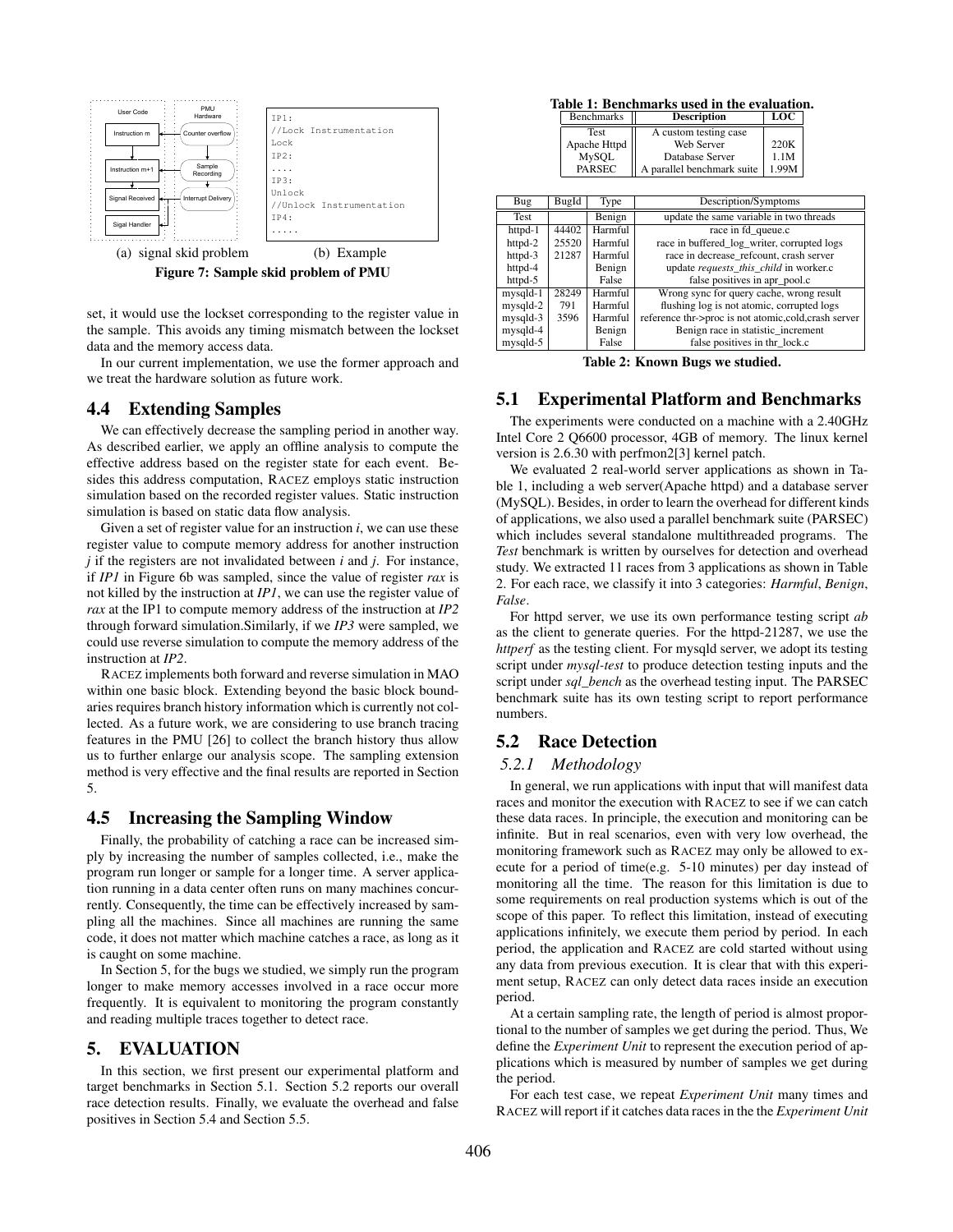| <b>Bugs</b> | Experiment Unit(samples) | Running result |           |              |
|-------------|--------------------------|----------------|-----------|--------------|
|             |                          | <b>Base</b>    | OS Sample | Offline Ext. |
| Test        | 10,000                   | $1\%$          | 3%        | 7%           |
| httpd-1     | 80,000                   | $1\%$          | 3%        | 4%           |
| httpd-2     | 80,000                   | $4\%$          | $4\%$     | 6%           |
| httpd-3     | 80,000                   | X              | X         | X            |
| httpd-4     | 8,000                    | $1\%$          | 3%        | 5%           |
| httpd-5     | 6.000                    | $2\%$          | $4\%$     | $4\%$        |
| mysqld-1    | 20,000                   | $2\%$          | $4\%$     | $9\%$        |
| mysqld-2    | 20,000                   | $0\%$          | 1%        | 1%           |
| mysqld-3    | 20,000                   | X              | X         | X            |
| mysqld-4    | 10,000                   | $1\%$          | 2%        | 3%           |
| mysqld-5    | 10.000                   | 3%             | 6%        | 8%           |

Table 3: Overall Detection Result for T=200,000. *Experiment Unit* is defined based on the number of samples that is equal to *s/T*. *OS Sample* is the optimization that can get another sample from OS in addition to the PMU sample. The *Offline Ext.* result is reported by adding the *OS sample* optimization. RACEZ cannot catch httpd-3 and mysqld-3 since they either are located in cold regions or crash the server immediately.

or not. We use the ratio of number of Experiment Unit in which RACEZ catches data races to the total number of *Experiment Unit* tested for the bug as the metric. In our experiment, the sampling rate is 1/200,000 which is an acceptable sampling rate for production systems. For a one minute Experiment Unit, this sampling rate normally results in 100,000 samples in our testing platform.

## *5.2.2 Detection Result*

The race detection result is shown in Table 3. RACEZ can catch 9 bugs out of 11 bugs. The table also shows how long it takes for RACEZ to catch these bugs and the effects of two optimizations proposed in this paper. The column *base* shows result for basic RACEZ approach while the *OS Sample* column denotes the result after applying the optimization(Get an extra sample from OS in addition to the hardware PMU sample), and the *Offline Ext* column reports the result after applying offline sample extension optimization. For bugs that can be caught by RACEZ, the average ratio after the optimizations is around 5% which means we only need to monitor about 20 Execution Units to catch these data races. Considering each Exeuction Unit is usually 1 minutes, it only takes around 20 minutes for RACEZ to detect these data races. Since RACEZ can be deployed in multiple servers, the time required for RACEZ to catch bugs is likely much shorter.

#### *5.2.3 Uncaught Data Races*

As shown in Table 3, there are 2 bugs that RACEZ fails to catch. Taking the mysqld-3 bug as an example, the racy memory accesses are all located in a very infrequently executed code region. One of racy memory accesses will happen only once every  $10^8$  instructions given the trigger testing input. According to Equation 3, the probability to catch both memory accesses in one Experiment Unit(20,000 Samples) is only 0.0008%. On the contrary, for bugs that are caught by RACEZ, the probability to sample each of the racy accesses is much higher. For example, the two racy memory accesses in *httpd-2* bug will be executed once every 10<sup>6</sup> instructions, and the theoretical probability to catch the data race with 80000 samples is 2.2%(Note that the result in Table 3 is running experimental result, not theoretical result).

#### *5.2.4 Effect of Offline Sample Extension*

Table 4 shows the effects of offline sample extension that is described in Section 4.4. For the two memory accesses in each race , the extending phase can consistently extend average 4.1x and 6.3x samples.

As an example, in Figure 9, we list the final assembly code for

| <b>Bugs</b> | Memory Access 1 |        | Memory Access 2 |                |
|-------------|-----------------|--------|-----------------|----------------|
|             | Base            | Extend | <b>Base</b>     | Extend         |
| <b>Test</b> |                 |        |                 |                |
| httpd-1     |                 |        |                 | 5              |
| httpd-2     |                 |        |                 |                |
| httpd-4     |                 |        |                 | $\overline{c}$ |
| httpd-5     |                 | 10     |                 | 10             |
| mysqld-1    |                 |        |                 | 18             |
| mysqld-2    |                 |        |                 | 6              |
| mysqld-4    |                 |        |                 |                |
| mysqld-5    |                 |        |                 |                |
| average     |                 |        |                 | 63             |

Table 4: The sampling extension optimization result.

the write statement in thread T2 of Figure 8 that corresponds to the *mysqld-1* bug. In the assembly code, Line 15 is the instruction we want to sample; however, because *rax* is not killed from Line 1 to Line 18, any sample from these 18 instructions can be finally attributed into the sample of Line 15 by applying our sample extension optimization. Such structure copy operations are pretty common in program, and it further justifies our sample extension optimization.

## 5.3 Real Races Study

In this section, we present our races detection experiences in real applications. The bugs demonstrate the weakness of traditional inhouse testing and detection methods. Although RACEZ can only detect them with a probability, it at least shows a low overhead and non-invasive solution to catch them.

#### *5.3.1 Race Exposed by Special Input*

Some races can only be exposed by special external input. In this part, we present one of such bugs found in *MySQL*. The code is shown in Figure 8. This bug corresponds to mysqld-1 in Table 3.

```
1 T1:
   2 Query_cache::store_query() {
 3 LOCK L1
       if (!handler->register_query_cache_table(...)
 5 UNLOCK L1}
 6
 7 ha_myisam::register_query_cache_table(...) {<br>8 \Rightarrow actual_data_file_length=
 8 \Rightarrow actual_data_file_length=<br>9 60<br>file->s->state_state_da
          file->s->state.state.data_file_length;
1011 T2:
12 void thr_unlock(...)
13 {
14 LOCK 1.2
15 (*lock->update_status)(...);<br>16 UNLOCK L2
      UNLOCK L2
17 }
18 void mi_update_status(...)
\begin{array}{ccc} 19 & \{ \\ 20 & \Rightarrow \end{array}info->s->state.state= *info->state;
21 }
```
#### Figure 8: Sample code extracted from a race of MySQL

| 1              | mov | $(\frac{1}{2}rax)$ , $\frac{1}{2}rax$ | 10 | mov               | $0x18$ ( $xdx$ ), $x$ cx                    |
|----------------|-----|---------------------------------------|----|-------------------|---------------------------------------------|
| $\overline{c}$ | mov | $-0x10$ (\$rbp), \$rdx                | 11 | mov               | $srcx, 0x30$ ( $束x)$                        |
| 3              | mov | $0x8$ ( $xdx$ ), $xdx$                | 12 | mov               | $0x20$ ( $x$ ), $x$ rcx                     |
| 4              | mov | $(\frac{1}{2}rdx)$ , $\frac{1}{2}rcx$ | 13 | mov               | $srcx, 0x38$ ( $rac{x}{x}$ )                |
| 5              | mov | $srcx, 0x18$ ( $束x)$                  | 14 | mov               | $0x28$ ( $x$ ), $x$ rcx                     |
| 6.             | mov | $0x8$ ( $xdx$ ), $x$                  | 15 | $\Rightarrow$ mov | $srcx, 0x40$ ( $rac$ )                      |
| 7              | mov | $srcx, 0x20$ ( $frac)$                | 16 | mov               | $0x30$ ( $xdx$ ), $xdx$                     |
| 8              | mov | $0x10$ (\$rdx), $srcx$                | 17 | mov               | $\frac{1}{2}rdx, 0x48$ ( $\frac{1}{2}rax$ ) |
| 9              | mov | $srcx, 0x28$ ( $束x)$                  | 18 | mov               | $-0x10$ (\$rbp), \$rax                      |
|                |     |                                       |    |                   |                                             |

#### Figure 9: The final assembly code for the write statement in thread T2 of code in Figure8

This bug can only be triggered when the following conditions are satisfied: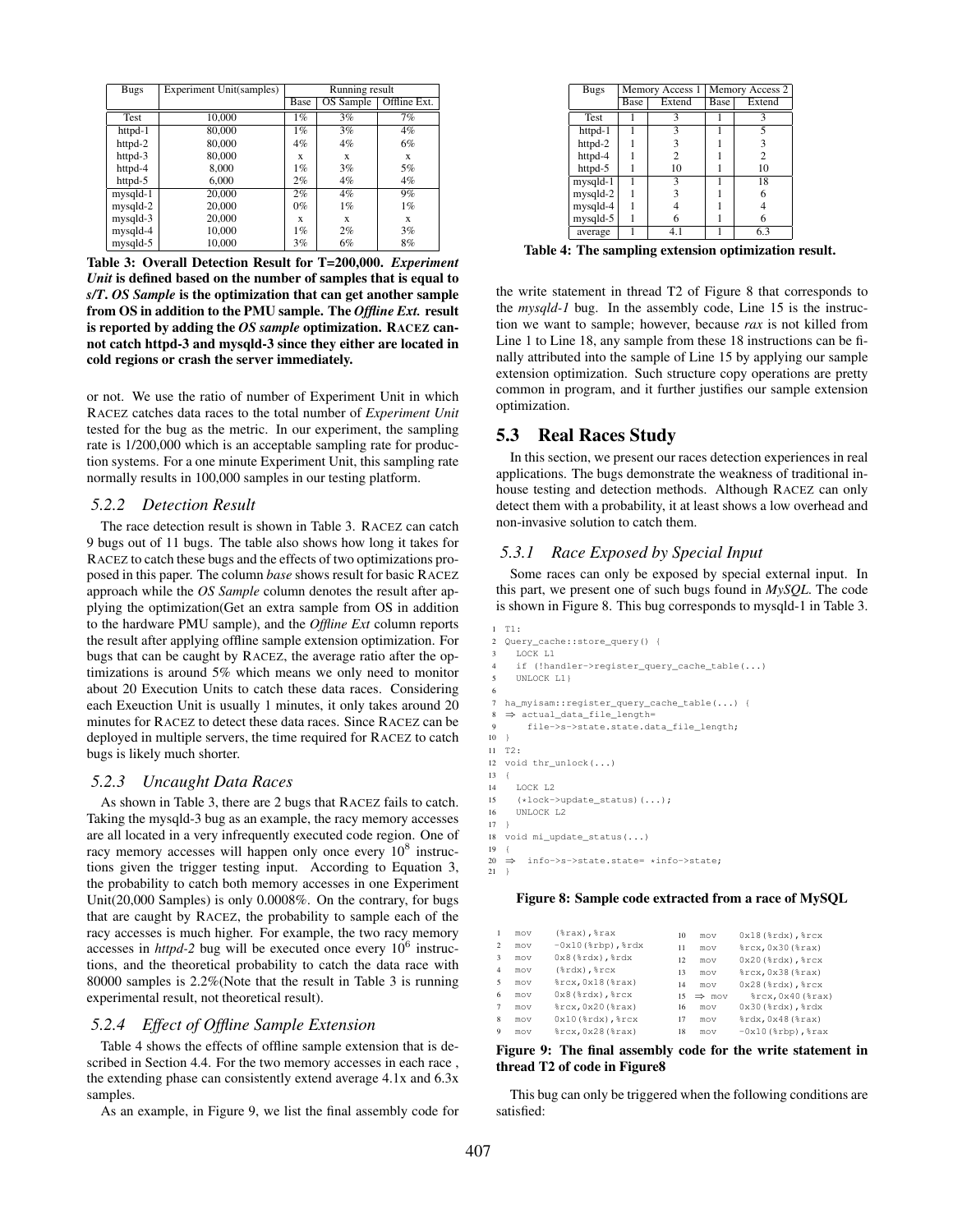- Enable the *concurrent\_insert=1* to allow concurrent insertion when other query operations to the same table are still pending.
- Set special *query cache* flags.The *query cache* is a common optimization for database server to cache previous query results.
- A thread added to lock one of the two involved tables

If the data race happens, the second query will use old value in query cache and return wrong value while not aware of the concurrent insert from another client. In our experiment, we send the buggy input to the server frequently to make the race occur more often, and as shown in Table 3, we successfully caught the race with desirable probability at a low sampling rate.

#### *5.3.2 Corrupted Data or Logs*

As shown in Table 2, some races only will produce wrong result or corrupted logs. The httpd-2 is a race condition bug that will finally make the server produce corrupted logs. As the sample code shown in Figure 10, the shared variable references *buf->outcnt* at Line 2 and 7 should be guarded inside a critical section. However, the buggy code did not maintain such atomicity for Line 2 and Line 7. While there is context switch between Line 2 and 7, the result will be wrong. This bug is located in hot region and RACEZ can catch it easily based on the lockset algorithm.

```
1 ap_buffered_log_writer(....) {
    for (i = 0, s = &buf->outbuf[buf->outcnt];
         i < nelts; ++i) {
         memcpy(s, strs[i], strl[i]);
         s += strl[i];
6 }
7 buf->outcnt += len;
\mathbf{Q}
```
#### Figure 10: The sample code for race httpd-2. The race is between the read and write references at Line 2 and 7.

The mysql-2 is another race condition that will produce wrong log files and RACEZ can catch it easily.

## 5.4 Overhead Study

#### *5.4.1 Overall Runtime Overhead*

Figure 11 shows the overall overhead result for 3 benchmarks. The average slow down at *T=200,000* is 2.8% which is practical for production usage. Note that, at *T=20,000*, the slow down quickly increase into 30%. In the following sections, we will further analyze the overhead. For each benchmark, we run it 5 times and get the average number for the final result.



Figure 11: The overhead for different benchmarks. *T=20,000* means the sampling period is 20,000. The average slow down is 2.8% for *T=200,000*. The result has been normalized according to the base result.

.

#### *5.4.2 Factors of Runtime Overhead*

The overhead of runtime monitoring mainly comes from two parts: lockset instrumentation and signal delivery. Furthermore, since we instrument the standard and custom memory allocators to filter out false positives , we also measure their overhead. Finally, we include the overhead of the two online optimizations as mentioned before. The breakdown result is reported in Figure 12. We can see that the *signal handler* processing is the major source of overhead for RACEZ. This processing requires several OS system calls to interrupt user level code and read the information from OS kernel and hardware. The overhead of *sampling adjust* is moderately high because it also needs to invoke system calls to set the hardware control bits. The *OS sample* incurs a very small overhead. The overhead of *lockset* instrumentation is determined by the lock usage of different benchmarks. Since *mysqld* uses much more locks to protect concurrent accesses of same table, its overhead is higher than the other two benchmarks. We insert a number of lock/unlock and memory allocation functions into the custom *Test* benchmark to study the breakdown of the overhead. We do not include the overhead of stacktrace that is relatively high in our experiments. The stacktrace function is turned off by default in RACEZ. We are also developing a much cheaper stacktrace collection solution.



Figure 12: The breakdown of overhead.

For different sampling period, we give the overhead result in Figure 13. We can see that the overhead is nearly linear with sample period. This is because the overhead is mainly determined by the number of hardware interrupts which is controlled by sampled period as the Figure 12 shows.



Figure 13: The overhead for httpd with different sampling periods.The input is fixed at 100,000 requests in total. The x-axis is the sampling period and y-axis is the throughput result, i.e., requests per second.

#### *5.4.3 Scalability Analysis*

Normally, a large server application will initialize large number of threads during startup and put them into a thread pool for later use. We also measure the overhead by varying the number of threads for monitored application in Figure 14. The result shows that the number of threads does not matter for RACEZ. This is because hardware PMU only has effects for scheduled threads. If one thread is switched out by kernel and does not run on any of cores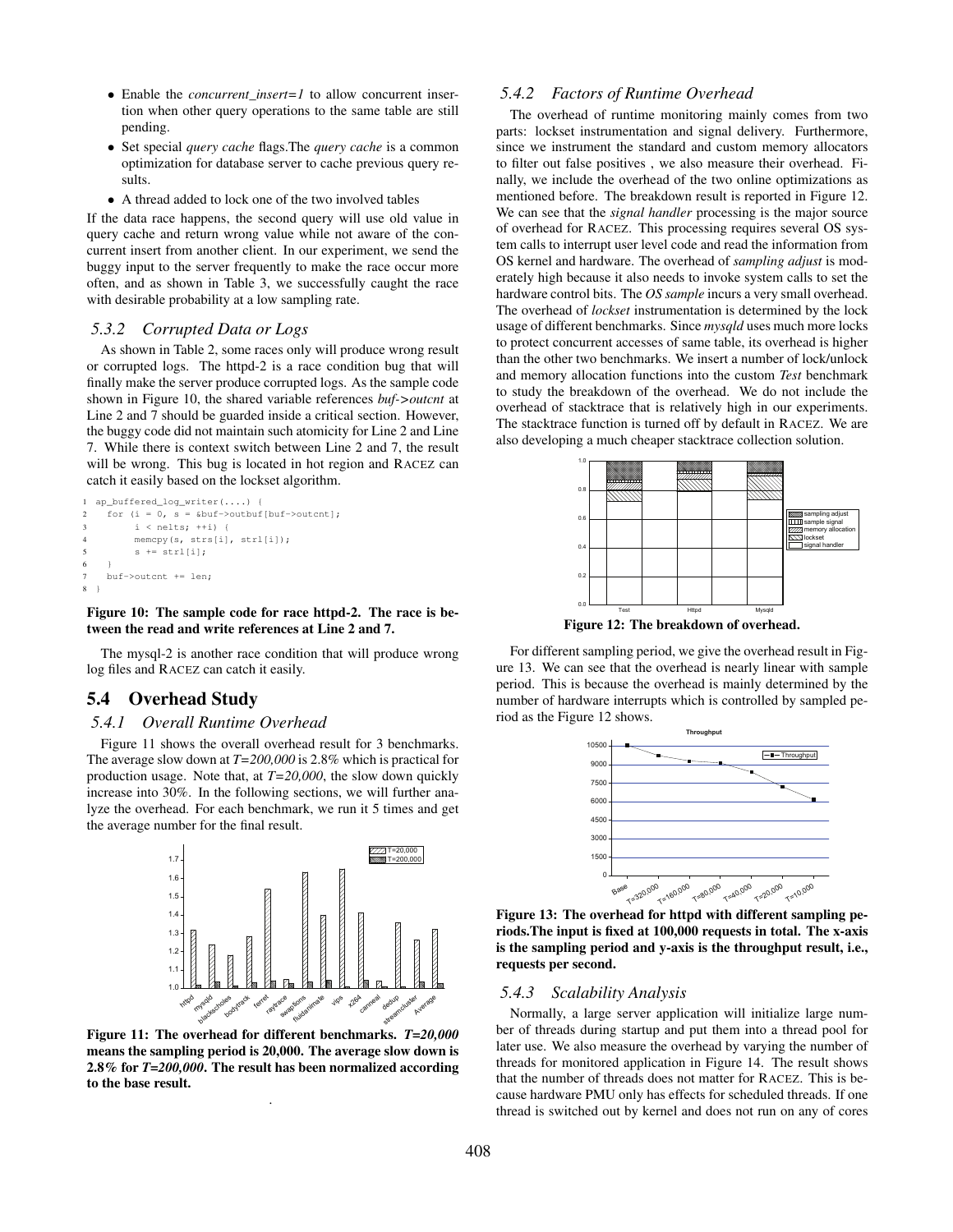in CPU, the PMU will not sample it. The final number of hardware interrupts is only determined by the number of concurrent running threads on CPU which is again controlled by the number of physical CPU cores. One subtle limitation is that RACEZ relies on kernel modules to maintain a context for each thread, thus we need to enlarge some critical OS kernel resources, such as locked memory, in order to monitor applications which have large number of threads.



Figure 14: The overhead for httpd with different number of threads. The sampling period is fixed with *T=200,000*. The x-axis is the number of threads and y-axis is the throughput result, i.e., requests per second.

## 5.5 False Positives Classification and Solution

RACEZ will produce a lot of false positives because it used the lockset algorithm. The major source of false positives comes from memory allocator and happen-before edges. For example, during a monitoring of httpd with 600M log file size, it will produce 131 warnings. After applying the standard and custom memory allocation instrumentation, the number will dramatically drop down to 11 warnings. Among these 11 warnings, only two are real races. Other 9 warnings are false positives caused by happen-before edges. Although 80% false positive rate is very high, however, we can employ the method proposed in [24, 28] to filter out these warnings.

# 6. LIMITATIONS AND DISCUSSIONS 6.1 A Preliminary Race Characteristic Study

As we have shown in the early part of the paper, it is very hard for RACEZ to catch races that occurred very infrequently. In addition, if most data races causes immediate system crash, users don't need RACEZ to know there are data races. So we face a question to answer: Are there many data races that happens frequently and don't crash system immediately?

It is difficult to answer the question and there're contradictory evidence in the literature. While [29] reveals that concurrency bugs are highly correlated with program crash, [5] find that potentially harmful data races, which occur quite frequently without causing any crashing errors, are also common in reality.

To understand this problem better, we collect 14 race condition bugs from previous research works[29, 28, 1] and perform a preliminary study on data race characteristics in real applications. We categorize each data race with the following two criteria:

- Does the race condition bug finally crash the server or only produce wrong result?
- Is the race condition bug located in hot executed code region? We define one racy memory access per million instructions as hot code.

Table 5 shows the result. Among the 14 data race bugs studied, 7 will crash systems immediately and 7 will not. Among 7 bugs that will not crash systems immediate, 4 of them are in hot region. Although the study is preliminary, we believe it hints that bugs that can be caught with RACEZ are not rare.

| Total |  |      | crash server   wrong result/logs |  |
|-------|--|------|----------------------------------|--|
|       |  | cold |                                  |  |
|       |  |      |                                  |  |

Table 5: Race condition bug characteristics

# 6.2 False Positive Reduction

Another problem is that we are using lockset method to reduce the overhead, which is known as an imprecise technique. Fortunately, recent research has made progress on classifying real races from original races warning produced by imprecise races detection tools. One of such techniques is RACEFUZZER[24] which is already used by one widely used valgrind based tool[25]. The method proposed in [28] also can be used to filter out false positives.

## 6.3 Overhead in Sampling Window

The overhead over the sampling window of RACEZ can be much larger than lightweight software instrumentation method. In our experiment, it is about 5000 cycles(including signal handler processing, PMU information collecting, etc). That means it may affect the latency of individual client request if it is just interrupted by hardware PMU. However, as the throughout result shows, the overall overhead for all requests is very slow.

## 7. RELATED WORK

The most closely related work of RACEZ are LiteRace[14] and Pacer<sup>[5]</sup> that both proposed a sampling-based techniques to detect races with software instrumentation. However, they either need to clone the program that causes at least  $2X$  code size expansion [14] or only can be applicable to managed Java language program[5]. As discussed in Section 1, even though they can achieve low overhead, their invasive instrumentation makes it hard to be applied in some production environments.

Static data races[9, 27] detection techniques have the advantage that they can exploit all execution paths through data flow analysis thus do not have testing input problem as dynamic analysis. However, static methods always produce large number of false positives since it is hard to model pointer aliasing and synchronization mechanism precisely.

In literature for data races detection, most of them are dynamic methods. It can be further classified as lockset based methods and happen-before based methods. Lockset methods [22] usually report false positives due to the widely used other synchronization operations, such as signal-wait, custom synchronization mechanisms,etc. In contrast, pure happen-before based methods consider all synchronization operations, and apply a vector clock algorithm to order all memory accesses in different threads. Happens-before methods were known as expensive methods because both the instrumentation and detection algorithm are expensive. Recently, some new lightweight vector clock algorithms[10] were proposed to improve the detection overhead. However, the overhead of these methods is still very high and only can be used during pre-deployment testing.

Software instrumentation based solutions always incur significant slow down to the original programs, thus several hardware solutions [16, 30] are proposed. They always evaluate their methods on simulators thus the effectiveness is hard to prove. Our solution can also be treated as a hardware solution, but we use the PMU hardware which is popular and fairly mature on commodity processors.

Besides data races detection, several low overhead dynamic monitoring techniques are proposed to detect software defects when the applications are deployed. QVM[4] incorporates an overhead manager component in JVM to control the overhead and detects soft